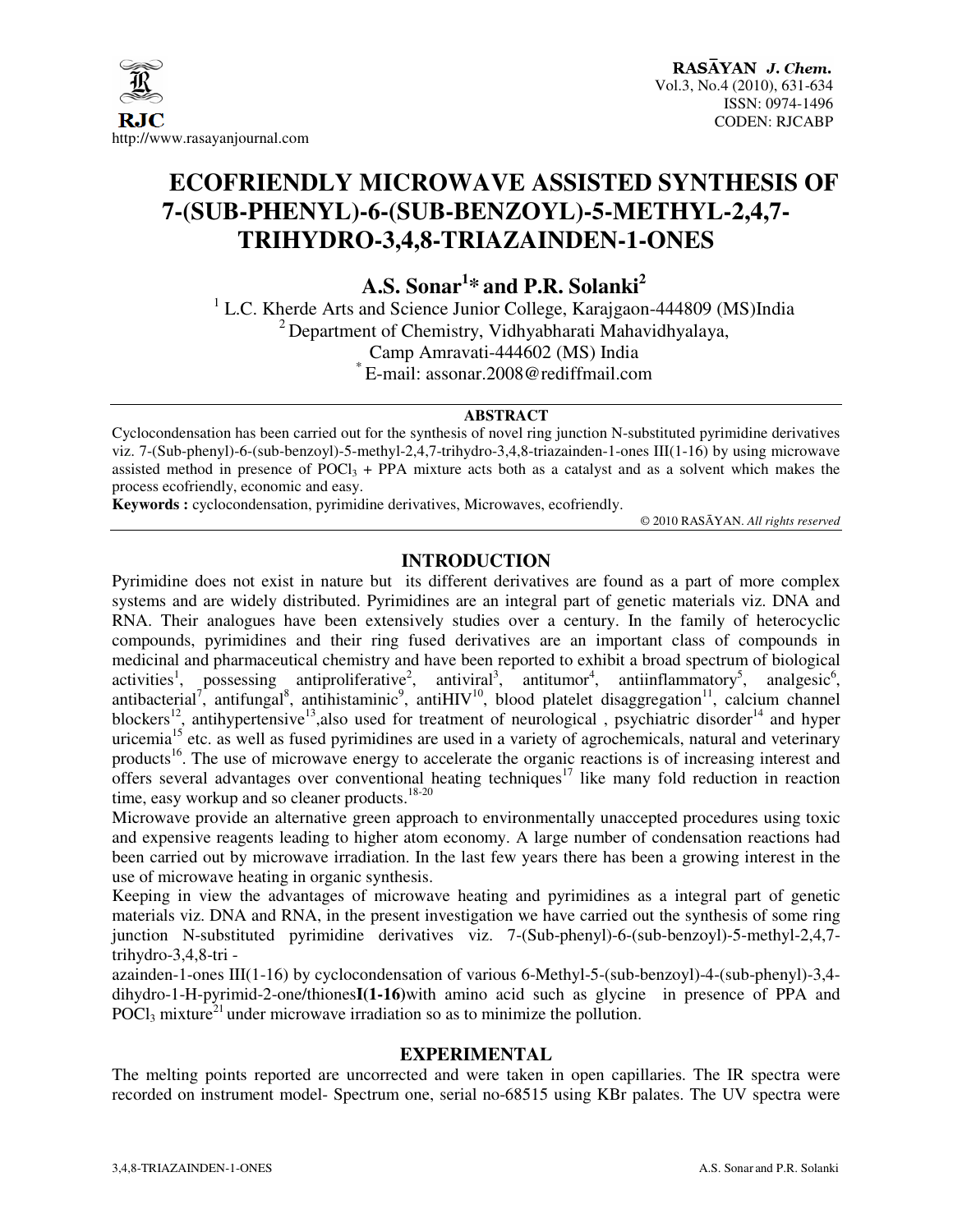recorded on Systronic spectrophotometer-119. <sup>1</sup>H-NMR spectra were recorded on Varian mercury spectrometer YH-300 MHz. The elemental analysis was carried out on Perkin-Elmer-2400 CHN analyzer. The purity of the products and progress of the reaction was monitored by TLC on silica gel plates and HPLC. The reactions were carried out in scientific microwave oven (RG31L1, 700W, 2450 MHz). **General Procedure for the synthesis of 7-(Sub-phenyl)-6-(sub-benzoyl)-5-methyl-2,4,7-trihydro-3,4,8-triazainden-1-ones III(1-16)** – A mixture of 6-methyl-5-(sub-benzoy)-4-(sub-phenyl)-3,4-dihydro-1-H-pyrimid-2-one/thione (0.01Mole) and glycine (0.01mole) was suspended in reaction flask containing POCl<sub>3</sub> (0.05 mole) and catalytic amount of freshly prepared PPA. Then reaction mixture was exposed to microwaves at medium high power for 1-3 minutes till the HCl evolution subsides. After completion of reaction, reaction mixture was allowed to cool upto  $25<sup>0</sup>C$ , diluted with water and neutralized by ammonia solution. Finally Crude product was filtered,dried and recrystallized from methanol.



| Scheme |
|--------|
|--------|

Table-1: Characterization data of 7-(Sub-phenyl)-6-(sub-benzoyl)-5-methyl- 2,4,7-trihydro -3,4,8-triazainden-1-ones III(1-16)

| Compd.<br>$III(1-16)$ | $\mathbb{R}$   | $R_1$    | X            | M.W. time<br>(min.) | Yield<br>$(\%)$ | M.P. $(^0C)$    |
|-----------------------|----------------|----------|--------------|---------------------|-----------------|-----------------|
| 1                     | $-CH3$         | H        | $\Omega$     | 1.5                 | 85              | $220^0C$        |
| $\overline{2}$        | $-CH3$         | $2-OH$   | $\Omega$     | 1.0                 | 87              | $217^0C$        |
| 3                     | $-CH3$         | $4-OH$   | $\Omega$     | 1.5                 | 86              | $237^0$ C       |
| 4                     | $-CH3$         | $4-NO2$  | $\Omega$     | 1.5                 | 82              | $245^{\circ}$ C |
| 5                     | $-CH3$         | H        | S            | 1.0                 | 83              | $207^0C$        |
| 6                     | $-CH3$         | $2-OH$   | S            | 1.5                 | 86              | $213^0C$        |
| $\overline{7}$        | $-CH3$         | $4-OH$   | S            | 1.5                 | 85              | $231^0C$        |
| 8                     | $-CH3$         | 4- $NO2$ | S            | 2.0                 | 86              | $222^0C$        |
| 9                     | Cl             | H        | $\Omega$     | 1.5                 | 86              | $213^0C$        |
| 10                    | Cl             | $2-OH$   | $\Omega$     | 1.0                 | 87              | $232^0C$        |
| 11                    | Cl             | $4-OH$   | $\mathbf{O}$ | 1.0                 | 81              | $217^0C$        |
| 12                    | Cl             | $4-NO2$  | $\Omega$     | 2.0                 | 82              | $238^0C$        |
| 13                    | C <sub>1</sub> | H        | S            | 1.5                 | 81              | $225^0C$        |
| 14                    | Cl             | $2-OH$   | S            | 1.5                 | 84              | $237^0C$        |
| 15                    | Cl             | $4-OH$   | S            | 2.0                 | 86              | $239^0C$        |
| 16                    | Cl             | $4-NO2$  | S            | 2.5                 | 88              | $258^0C$        |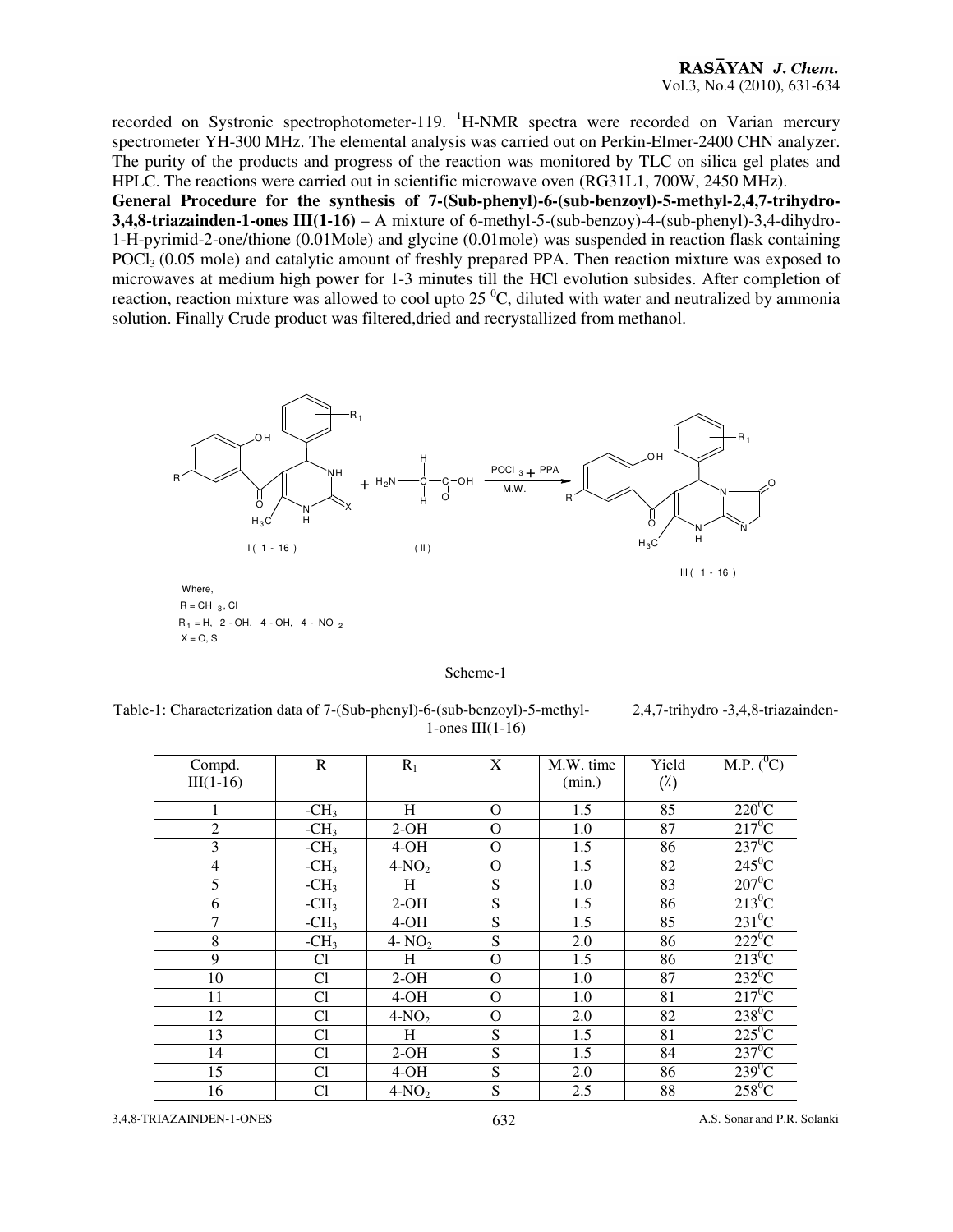#### **RESULTS AND DISCUSSION**

Cyclocondensation, in presence of  $POCl<sub>3</sub>$  and PPA is a versatile method for the preparation of ring junction N-substituted pyrimidine derivatives.<sup>22-24</sup> Cyclo-condensation does not proceed in POCl<sub>3</sub> or PPA alone and similar is true in the one pot synthesis of title compounds III(1-16)**.** Maximum yields of III(1- 16) can be achieved by using a mixed reagent.

The mixed reagent already been used for the preparation of several nitrogen bridgehead system but its scope has not been studied in detail. The present investigation gives the importance of mixed reagent in the preparation of ring junction N-substituted pyrimidine derivatives. The yields are maximum in one step process (80 – 90%) and cleaner products are obtained. Furthermore its use in presence of microwave irradiation makes the process eco-friendly, economic and makes a new path in green chemical transformation. The structures of prepared novel compounds were confirmed by using IR,NMR and UVspectroscopic data and elemental analysis.

The IR spectrum of compound 7-(2-hydroxyphenyl)-6-(2'-hydroxy-5'-methyl benzoyl)-5-methyl-2,4,7 trihydro-3,4,8-triazainden-1-one III(2) showed prominent peaks at 3351 cm<sup>-1</sup> (-OH stret.) 2945 cm<sup>-1</sup> (-C-H stret.),  $1654 \text{ cm}^{-1}$  (C=O stret.),  $1416 \text{ cm}^{-1}$  (C=Cstret.),  $1114 \text{ cm}^{-1}$  (-C-O stret),  $1028 \text{ cm}^{-1}$  (-C-N stret.), 665 cm<sup>-1</sup>(C=C-N stret). <sup>1</sup>H- NMR spectrum of III(2) showed a characteristic singlet for –N-H at  $\delta$  0.6, singlet for CH<sub>3</sub>- at  $\delta$  2.37, singlet for Ar-CH<sub>3</sub> at  $\delta$  2.27, singlet for O=C-CH<sub>2</sub> at  $\delta$ 3.96, singlet for -CH proton at δ 2.35, multiplet for seven aromatic protons at  $\delta$  6.76 – 7.46, singlet for aromatic –OH at δ 15.45 and singlet for aldehydic –OH at  $\delta$  15.75. The UV spectrum of III (2) showed  $\lambda_{\text{max}}$  corresponding to n  $\pi^*$  transition.

The IR spectrum of compound 7-phenyl-6-(2'-hydroxy-5'-chlorobenzoyl)-5-methyl-2,4,7-trihydro-3,4,8 triazainden-1-one III (9) showed prominent peaks at  $3431 \text{ cm}^{-1}$  (-OH stret.),  $3020 \text{ cm}^{-1}$  (-C-H stret.),  $1653$ cm<sup>-1</sup> (C=O stret.), 1506 cm<sup>-1</sup> (C=C stret.), 1404 cm<sup>-1</sup> (-C-O stret.), 1022 cm<sup>-1</sup> (-C-N stret), 757 cm<sup>-1</sup> (C-Cl). <sup>1</sup>H NMR spectrum of III (9) showed a characteristic singlet at  $\delta$  0.89 for-NH, singlet for CH<sub>3</sub>- at  $\delta$ 2.41, singlet for O=C-CH<sub>2</sub> at  $\delta$  3.74, singlet for –CH proton at  $\delta$  1.26, multiplet for aromatic protons at  $\delta$ 7.27-7.61, singlet for aromatic –OH at δ 6.16. The UV spectrum of III(9) showed λmax corresponding  $n \rightarrow \pi^*$  transition . Elemental analysis satisfied the proposed structure.

#### **ACKNOWLEDGEMENTS**

The authors are thankful to the Principal, Vidyabharati Mahavidhyalaya, Camp Amravati, the Director Krishi Vigyan Kendra, Durgapur, Badnera, Dist. Amravati for providing required facilities to carry out the work and also grateful to the Director, Garware research lab, Pune University Pune, NCl Pune, and RSIC Chandigarh for providing spectral and elemental analysis.

#### **REFERENCES**

- 1. K .Tsuji and H. Ishikawa, *Bioorg. Med. Chem. Lett.,* **4**, 1601, ( 1994).
- 2. S.Noll, M. Kralj, L. Suman, H. Stephen and I. Piantanida, *Eur. J. Med. Chem.,* **25**,635,(1990).
- 3. S. Vishnevskii, V.Pirozhenko, N.Chentsova, S.Antonenko, E. Barbasheva and E. Grin, *Pharm. Chem.j.,* **28**, 12, ( 1994).
- 4. P.G. Baraldi, M.G. Pavani, M. Nunez, P. Brigidi, B. Vitali, R. Gambari and R. Romagnoli, *Bioorg. Med. Chem.,* **10**, 449, (2002).
- 5. S.M.Sondhi, M.Johar, S. Rajvanshi, S.G. Dastidar, R. Shukla, R. Raghubir and J.W. Lown, *Austr. J. Chem.,* **54**, 69, (2001).
- 6. S.M. Sondhi, S. Jain, A.D. Dwivedi,R.Shukla and R.Raghubir, *Indian J. Chem.,* **47(B)**, 136,(2008).
- 7. L.B. Narayana, R.R.A. Rao and S.P. Rao, *Eur. J. Med. Chem.,* **44**, 1369, (2009).
- 8. D.N. Singh, N. Verma, L.P. Pathak and P.K. Shukla, *Indian J .Heterocyclic Chem*., **19**,229, (2010).
- 9. C.J. Shishoo, V.S. Shirsath, I.S. Rathod, M.J. Patil and S.S. Bhargava, *Arzneim Forsch.,* **51**, 221, (2001)**.**
- 10. B.Snider, J.Chen, A.D. Patil and A .Freyer, *Tetrahedron Lett.,* **37**, 6977, (1996).